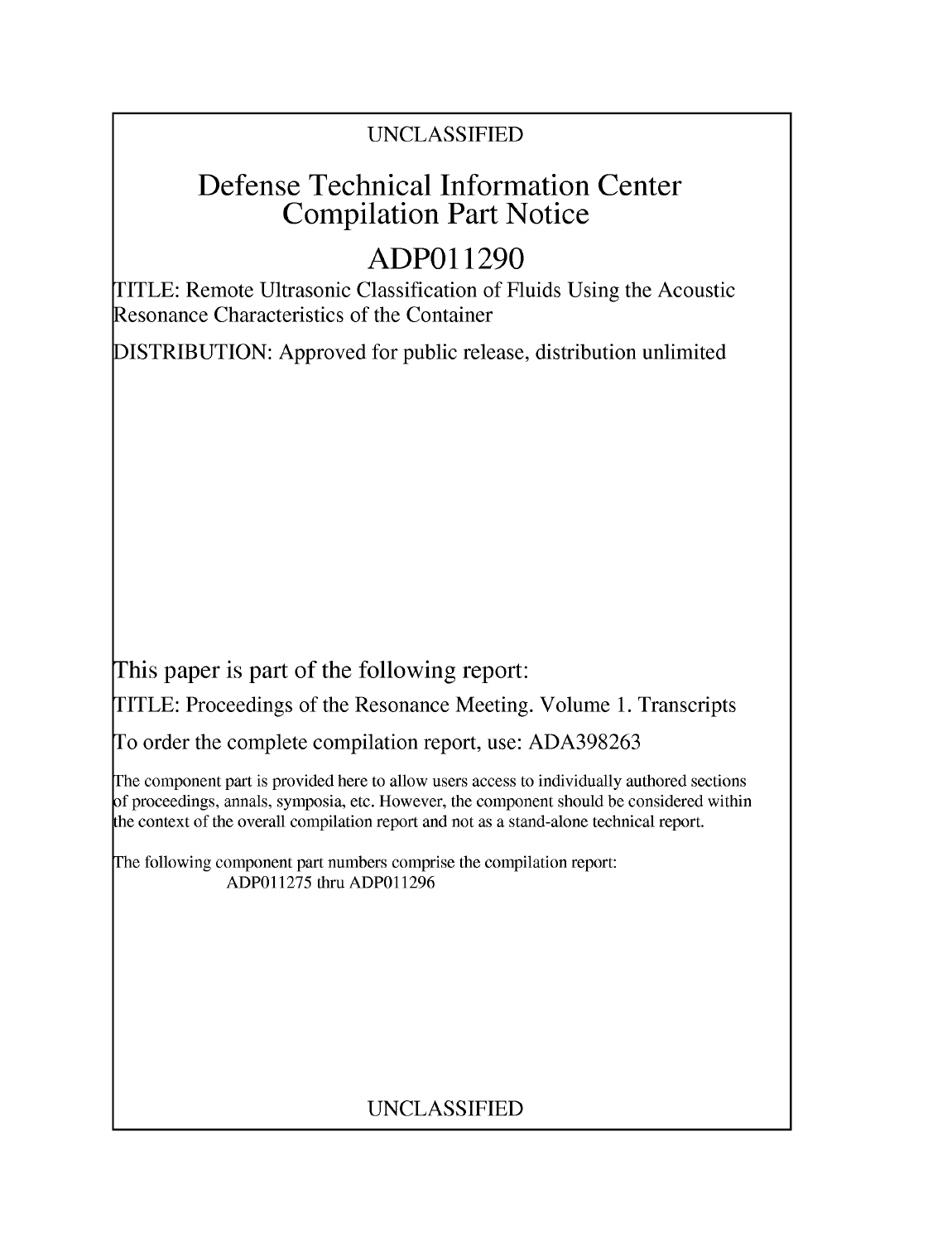### REMOTE **ULTRASONIC** CLASSIFICATION OF **FLUIDS USING THE ACOUSTIC RESONANCE** CHARACTERISTICS OF THE CONTAINER

DIPEN N. SINHA,<sup>1</sup> GREGORY KADUCHAK,<sup>1</sup> MICHAEL J. KELEHER<sup>2</sup> ILos ALAMOS NATIONAL LABORATORY 2DEFENSE THREAT REDUCTION AGENCY

#### **ABSTRACT**

A novel technique for classifying fluids in sealed, metal containers at large stand-off distances has been developed. It utilizes a recently constructed air-coupled acoustic array to excite the resonance vibrations of fluid-filled vessels. The sound field from the array is constructed by transmitting a high frequency modulated carrier wave which is parametrically self-demodulated along its propagation path in air. The array has a narrow beam width and an operating bandwidth of greater than 25 kHz. The vibrations are detected using a laser vibrometer in a monostatic configuration with the acoustic source. Experiments demonstrate resonance classification of the fluid-filler inside steel vessels is possible with incident sound pressure levels of the demodulated wave as low as 80 dB at the container location. Preliminary experiments demonstrate stand-off distances of greater than 3 m.

#### TRANSCRIPT

[Transparency 1]

DR. SINHA: What I want to talk about is how one can identify chemicals or liquids in sealed containers from a distance.

[Transparency 2]

Before I do that, let me explain why we want to do such things. This is what I had talked about two years ago at this conference, how we try to identify chemical warfare agents and other toxic chemicals, inside various types of munitions.

This is a noninvasive technique, where you have the transducers outside and one does not need to drill holes into the container, but one can still derive various physical properties of the chemicals. In this figure, I have shown sound speed, sound attenuation and density, all measured noninvasively.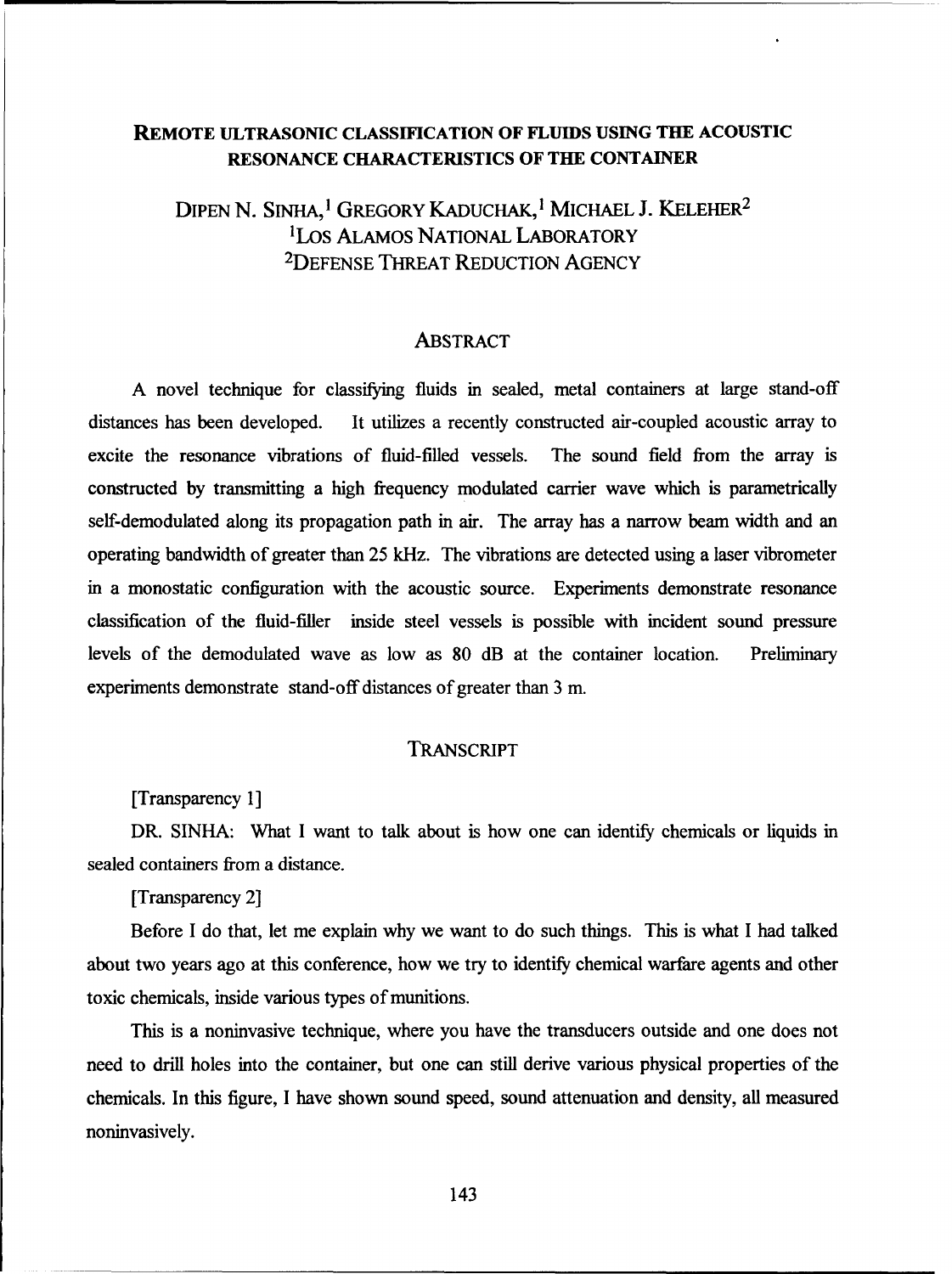Based on these physical characteristics one can uniquely identify the chemicals inside a sealed container. We built a little portable instrument, battery-operated, and it does pretty much the kinds of measurements you heard about this morning. It sweeps through a frequency range that sets up an interference pattern inside the liquid. Both in-phase and quadrature measurements between **I** and 10 MHz are made that provides a spectrum from which one determines all the physical properties. That is what we had done previously.

This instrument is now delivered to the Department of Defense and is being currently used in various places.

[Transparency 3]

The next phase of the work was to do the measurements from a distance instead of getting close to the items containing hazardous chemicals. The first question is why is this capability needed? There are various situations, very hazardous conditions, where you have toxic vapors or radioactivity and you do not want to get close to the containers but you still want to identify the chemicals or figure out what is inside.

Some of the usages you can think of are such as the waste storage facilities at Rocky Flats or the WIPP (Waste Isolation Pilot Plant) facility in New Mexico. There are also lawenforcement situations where government agents run into places where they find abandoned containers, or whatever, and they want to find out what is inside before they can properly dispose of these.

The major reason we first got involved in this development project is because our application was chemical weapons compliance monitoring, where one needed to find out during challenge inspection or otherwise, what kind of chemical is inside various munitions, pipes, containers, etc.

There are also applications in the chemical and various other industries. Firefighters are very interested in this sort of thing. Before they go into a burning building they would like to know, if they see a drum or a container, whether it contains any flammable liquid.

[Transparency 4]

This picture shows Greg Kaduchak making measurements on real chemical munitions. He does not really enjoy doing this kind of work wearing masks and taking data. This is one of the reasons we decided to come up with this remote technique.

[Transparency *5]*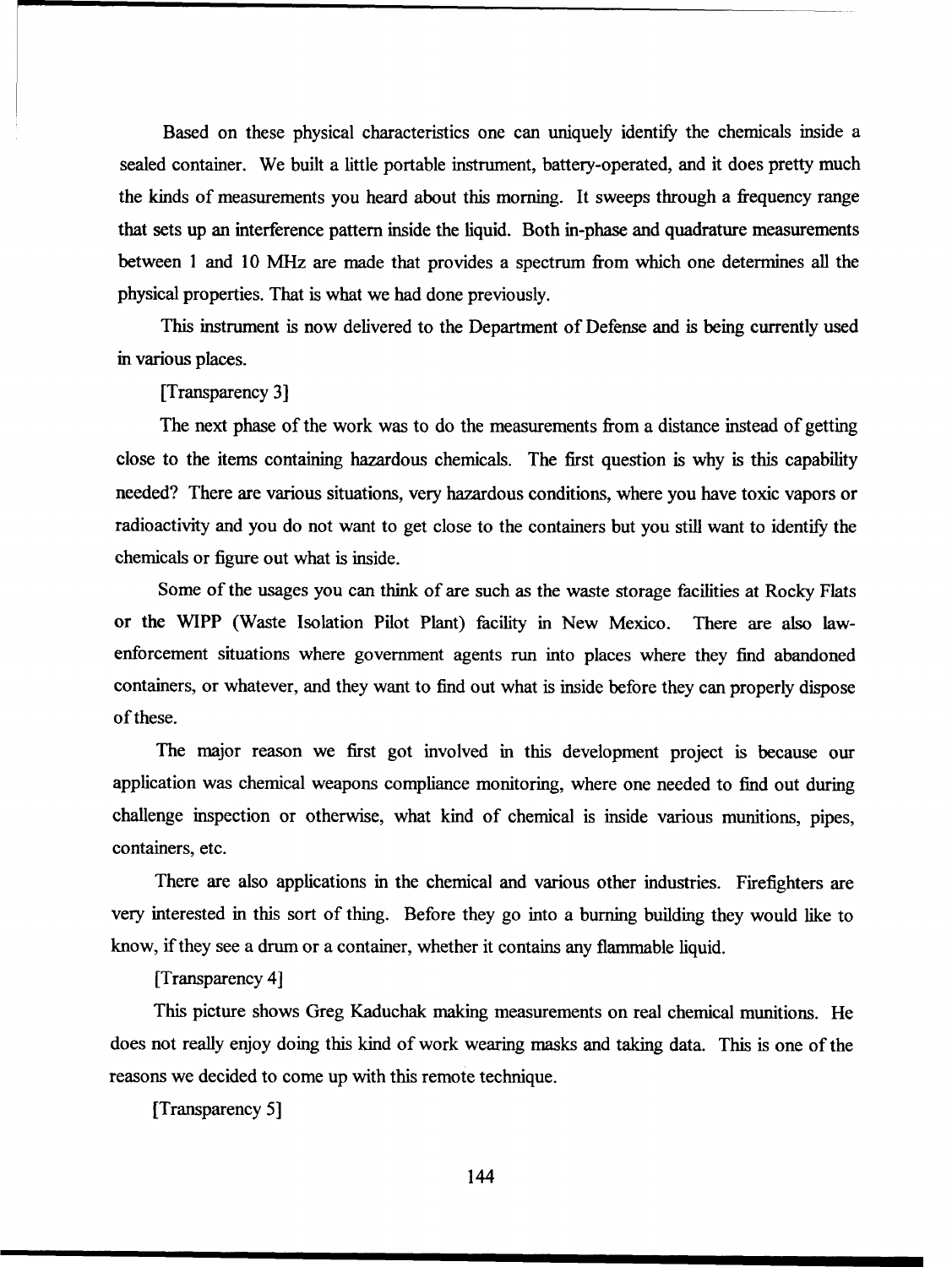Let me first mention the different principles involved in this technique. There are 3 components to this whole approach. The first thing is, we need a way to project sound and to aim the sound in a certain direction on to the target instead of exciting the whole room and becoming a nuisance.

Because of the nonlinearity of air, if you put high-intensity sound, the waves that go through, as you can see, distort, and because of this nonlinearity and distortion, you can generate harmonics, you can have self-demodulation, shock-front development, etc. These phenomena are very well understood and worked on for many, many years in underwater acoustics.

We have taken pretty much the same principles and used them in air.

[Transparency 6]

Let me show you exactly how that is done. These are the two approaches we tried. The first approach is to start with two high-frequency transducer arrays. These are at two slightly different frequencies around 200 kHz, so the beam is very well defined. The two beams mix in the air. When it mixes, you end up getting the difference frequency and the sum frequency.

The sum frequency gets absorbed as it goes through the air because air is highly absorbing at such frequencies, and so you are left with only the difference frequency. The difference frequency, then, resonantly interacts with the container and sets up guided waves. I have to thank Todd and Phil Marston, they just described the theory before me, and so I do not have to go through that again. We pick up the resonant vibration of the container surface with a laser vibrometer. The advantage of this technique is that the beam is so well collimated, if you stand anywhere close by and not directly in the path of the beam, you cannot hear a thing, it is completely inaudible, but you can still make the measurements.

[Transparency 7]

The second approach is a little more efficient than the first one, because the sound interaction volume is very small when you have two separate beams mixing at an intersection region. In this second method what we have is a parametric array of transducers that is operated at a high frequency, around 200 kHz (217 kHz, to be exact) and we amplitude-modulate it by multiplying the high frequency with a lower frequency.

As the beam propagates through the air -- here I am showing blue as the high frequency - it self-demodulates and you end up with the low frequency, just the low frequency modulating signal, which is exactly what we need. We sweep the modulating frequency and therefore you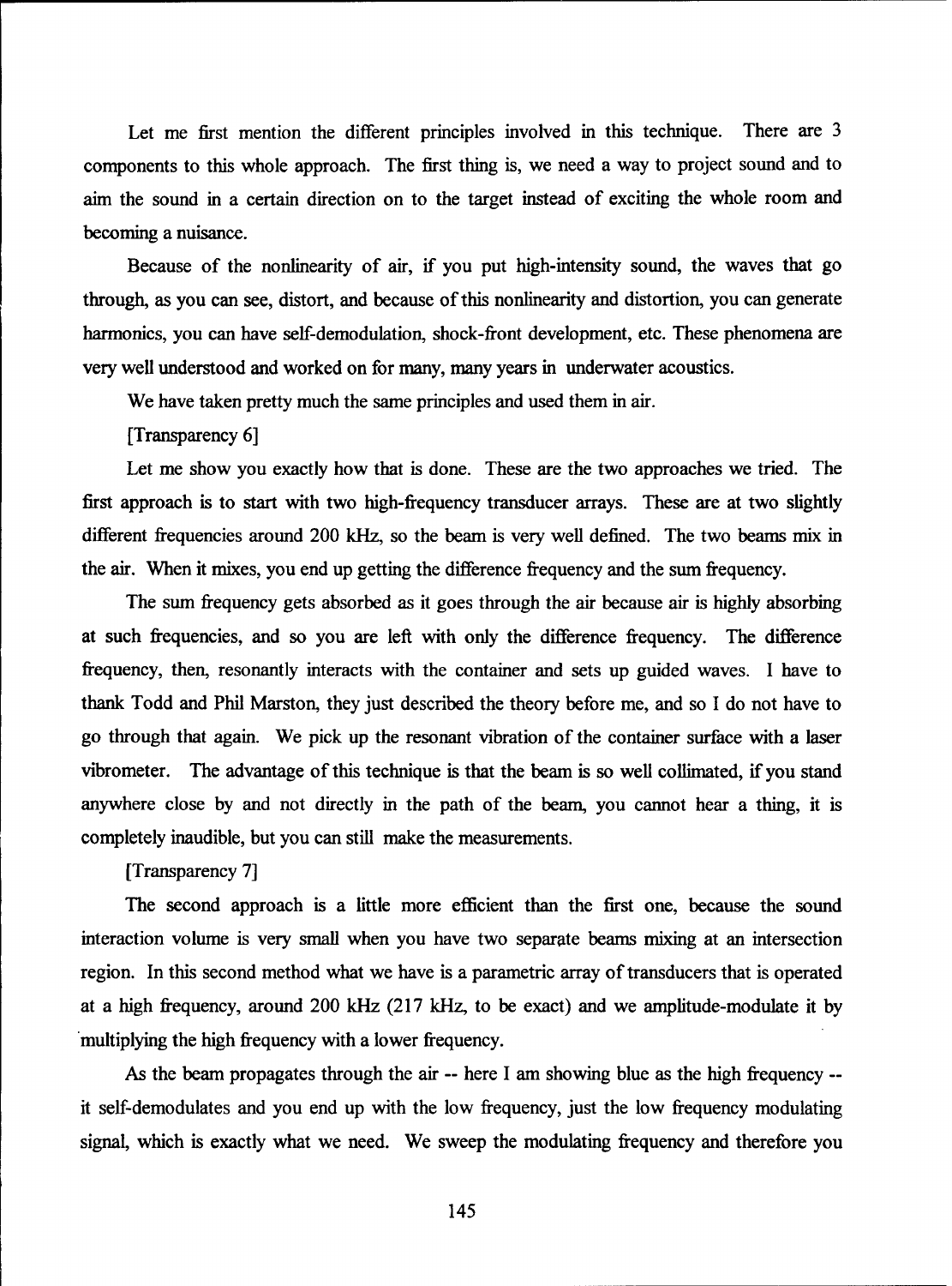can excite a whole resonant spectrum of the container. From this spectrum, then, we can derive, just as before, the chemicals inside.

DR. SMITH: What is a parametric array?

DR. SINHA: When you generate low frequency by taking advantage of the parameters of the air, essentially the mixing, and the nonlinearity.

DR. SMITH: How remote is this?

DR. SINHA: I am coming to that.

[Transparency 8]

Let me first describe this array, how we build it. There are many ways of doing it, but we wanted the quickest and cheapest way of doing it, so we bought off-the-shelf commercial air transducers from AIRMAR. These are about \$20.00 apiece.

Greg drilled regularly spaced holes in a round plastic plate and we, just like a Lego set, stuck in a whole bunch of these air transducers in there, and that is the array, essentially. The array is driven at 30 V or less. You can get pretty decent directivity.

### [Transparency 9]

This is the beam spread of an array of that size at a low frequency, such as at 13 kHz, but when you use this parametric array with the mixing in air, the beam profile is much, much narrower. It is very directional.

[Transparency 10]

The distance here is about 3 meters. We have gone as far as about 5 meters. Here is the parametric array. We start with the high frequency and end up with the low frequency. Here I have two steel containers, just a cutout of a 155-mm artillery shell (the picture I showed you in the beginning). There are two liquids, isopropanol and ethylene glycol. Here is the laser vibrometer for the Doppler type of measurement. We sweep through the modulating frequency, so we can get a resonant spectrum.

[Transparency 11]

The setup is also very simple. Here's a function generator, the output from which goes through a power amplifier and boosted to about 30 V and drives the parametric array. The laser vibrometer picks up the signal and the output goes through a homodyne detector, which is very much like a tracking filter, with a 100 Hz bandwidth. A laptop computer is used to display the spectrum.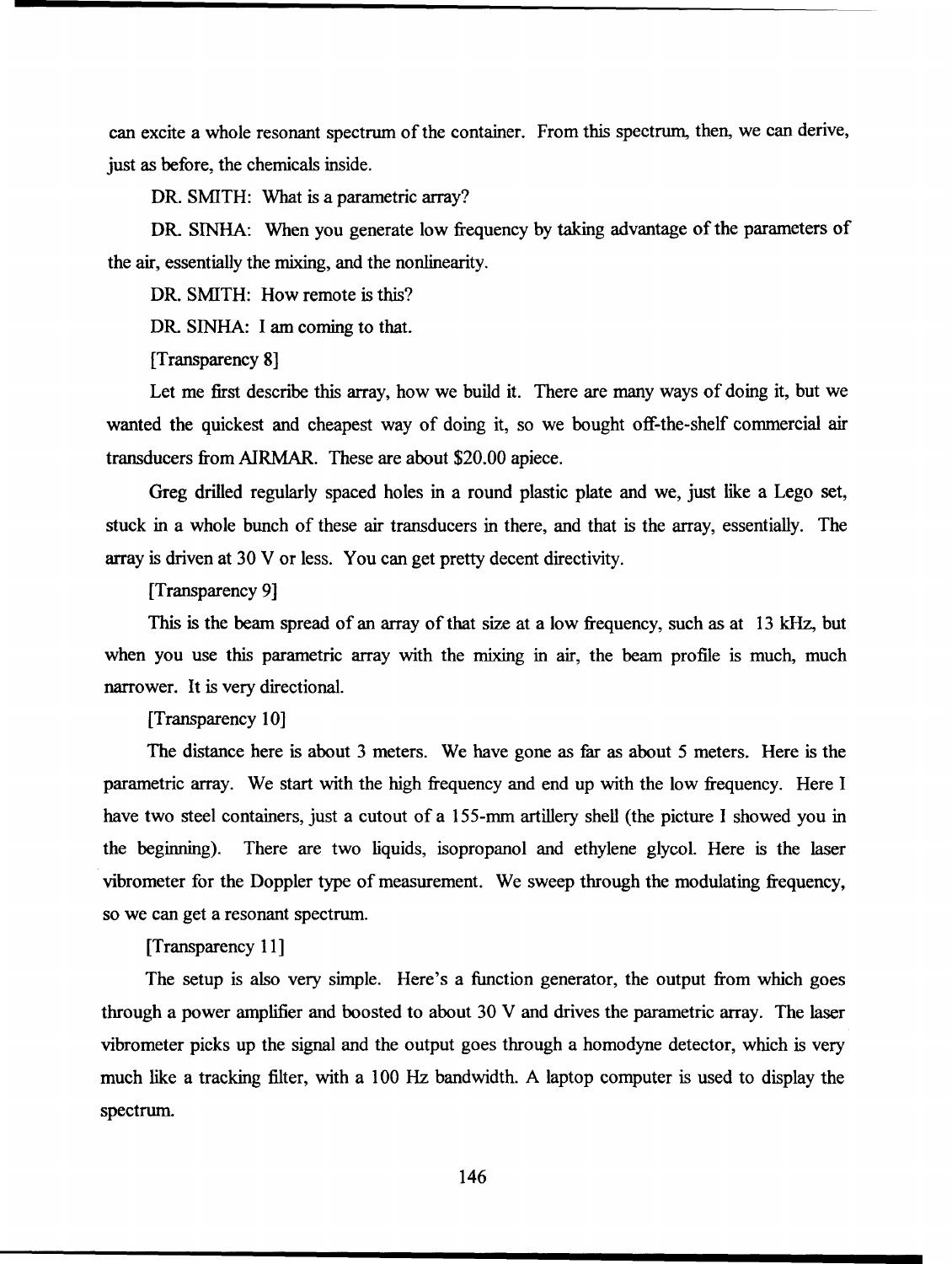[Transparency 12]

Here is a picture of the actual setup. This is a smaller version of this array. These are the two steel containers I mentioned earlier. The yellow object in the picture is the laser vibrometer. The distance between the containers and the laser vibrometer is about 10 feet in this picture.

[Transparency 13]

The advantage of this laser vibrometer is that there are no mirrors attached to the containers, so it can be any surface that the laser beam is shining on. The red dot is the laser beam. We put antifreeze here, because it is colorful, so you can see the difference between the two liquids. The reason there is a little core, it is called a burster core, is that is where the explosive goes inside chemical ordnance.

The dimensions are all given here for these containers. We have tried various kinds of containers; these are meant for quantitative measurements.

[Transparency 14]

This is pretty much what you heard from the previous speakers. Instead of underwater, this is in air. This launched the sound wave that generates these Rayleigh modes. This is the antisymmetric  $a_0$  mode that Todd talked about previously. It goes around the circumference and sets up resonances each time this resonance condition is fulfilled, so you get a series of resonances, but nicely spaced according to the sound speed in the wall.

[Transparency 15]

This is pretty much the same picture that Todd had. The phase velocity is the red line here, the dotted line. These are the two phase-velocities when you have that steel container filled with isopropanol and ethylene glycol, and this is the radiation damping for the particular container that I showed. This radiation damping kind of tells you what the efficiency of coupling of sound is with the containers. It is a little difficult to see the difference between the two liquids, because these are absolute values.

[Transparency 16]

Let me show you the difference between the two and now it is much more obvious. This is the phase velocity difference between isopropanol and ethylene glycol as a function of frequency. These are derived from theory.

[Transparency 17]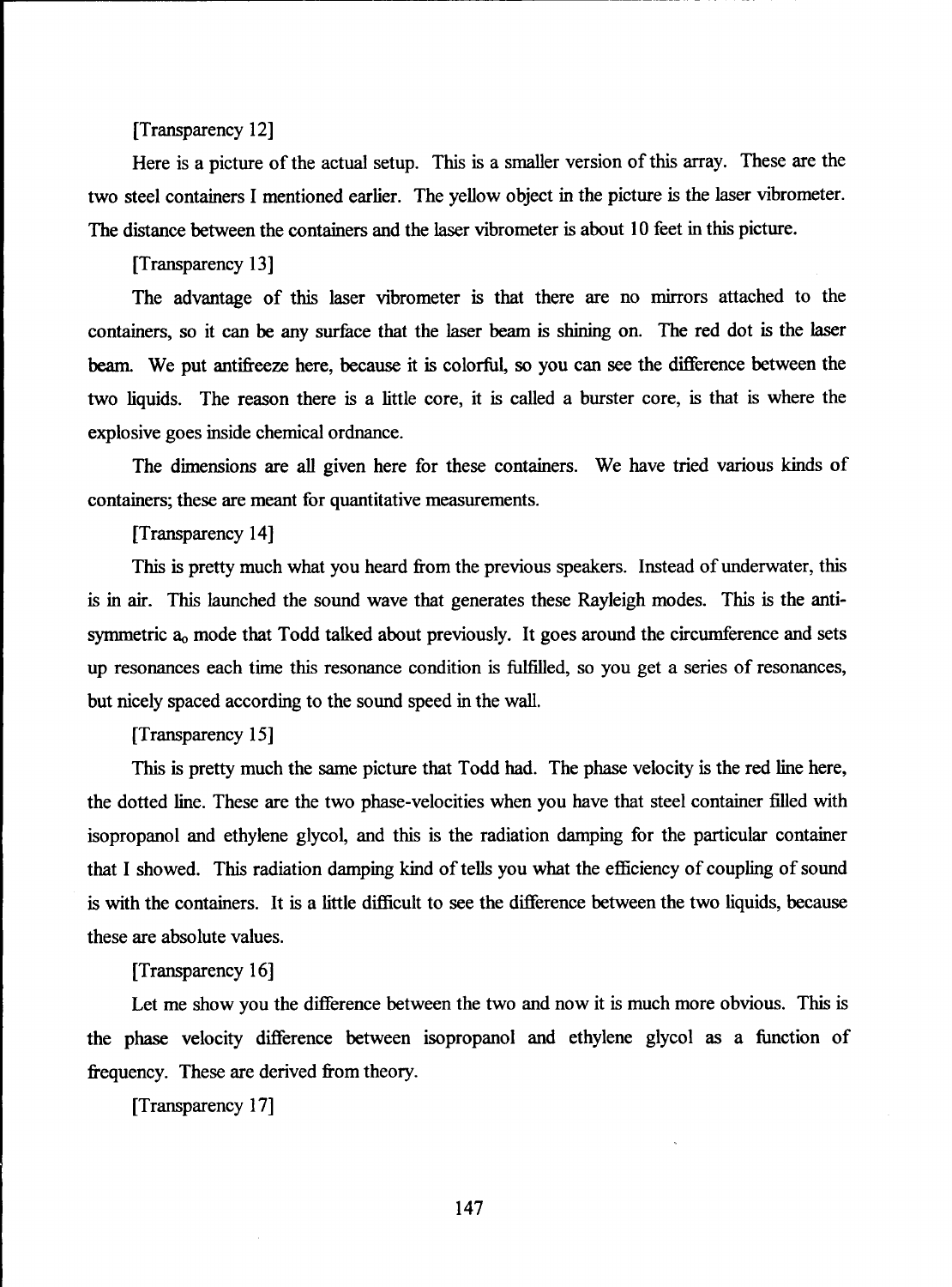I would like to show you the measured data now. This is the actual spectrum that we get from the output of the laser vibrometer. If you notice, these resonance lines are regularly spaced, with the spacing increasing continuously. This is because the sound speed is increasing with frequency.

On the top is shown the theoretical prediction for the same measurement. Agreement between experiment and the theory  $-$ - this is the  $a_0$  mode  $-$ - looks pretty good. That means you can indeed back out the properties, the density, sound speed, et cetera, from the observed spectrum.

[Transparency 18]

This is actually a computer screen dump from the data as we take them. I have blown up the area just to show one resonance peak, how it shifts between ethylene glycol and isopropanol. Once it sweeps through, that takes only about 20 seconds, the computer program then comes up with a match.

[Transparency  $19$  – unavailable at time of printing]

These data are from a contact measurement, not non-contact, just to show how, if you have different viscosities or attenuation, how the resonance Q's are damped. By measuring the resonance  $Q$  – here, GB is Sarin and H is Mustard (the other kind, not the kind you put in your sandwich) -- it is possible to determine attenuation, too. Once you get sound speed, density, and attenuation, you can pretty much identify a lot of chemicals.

What I have just shown you is very preliminary work; it has a long way to go.

[Transparency 20]

We also tried to see if we could determine what the liquid level is inside the container. Now, instead of sweeping through the frequency we pick just one resonance frequency and move the laser beam up and down. You can see there is a dramatic change in the amplitude as you cross the liquid level. So, essentially from 10-12 feet away you can determine the liquid level, too.

[Transparency 21]

It is really possible, from a distance, to excite various guided waves on a container, look at their interaction with the fluid inside and identify chemicals. What limits our distance, how far we can go? It is the laser vibrometer. The one we currently have goes up to only about 25 kHz and about 15 feet is its limitation -- it is a pretty "el-cheapo" brand.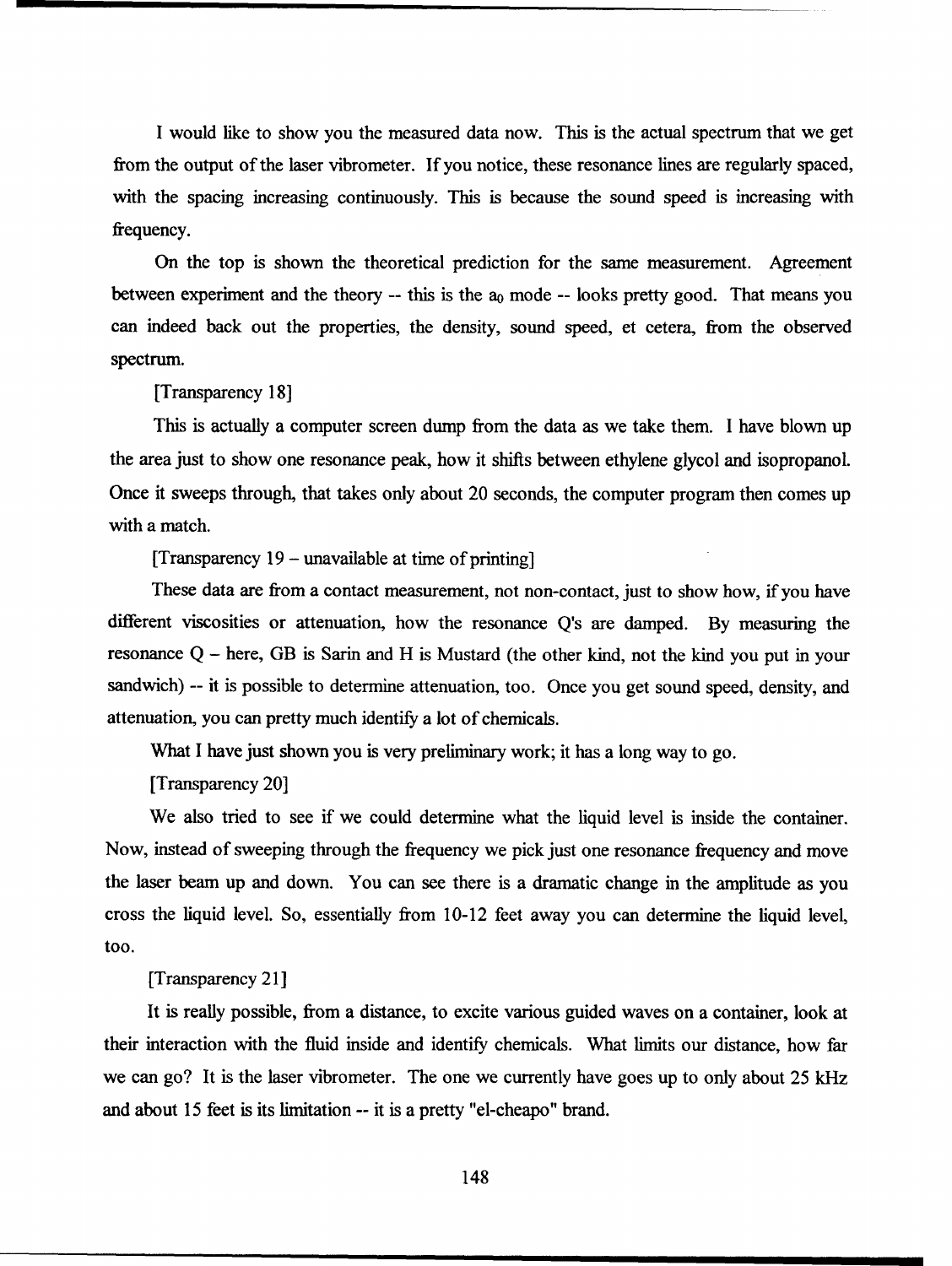There are other laser vibrometers that have a range up to 30-35 feet. That pretty much limits how far you can go, because you can always jack up the power level in your parametric array within reason. We are nowhere near any upper limit of power that can be used. One thing I forgot to mention is the power level is about 85 dB near the low frequency that is at the target. There is a lot of absorption but, still, that was enough, 85 dB, to excite resonances and be picked up.

If you have better instrumentation, there is no reason why you cannot extend the range further.

This technique can also be used for standard nondestructive testing remotely. One can look for wall integrity, thickness, if you have rusting, corrosion. These conditions can probably be determined. There are lots of applications that one can think of but I focused on only one.

DR. SMITH: levels? I may have read that graph wrong, but on your amplitude versus graph, you have got a region where there is liquid and then you have an air gap and then no liquid?

DR. SINHA: No, no. This is the liquid and this is the air gap -- I mean, not the air gap.

DR. SMITH: On the graph.

DR. SINHA: On the graph? Oh, this is a very noisy signal, so it is just average; it is just a square wave. You move the laser beam up and down, the signal just bounces up and comes down; it is a dramatic change. That is all I am showing there.

DR. LEISURE: How does the technique depend on atmospheric conditions, humidity and so on?

DR. SINHA: It does not, as far as we can tell, but in Los Alamos the air is very dry. I do not think humidity has much effect. By the time you get that kind of power, the effect of humidity is very minimal. It does affect the sound speed a little bit and maybe a little bit of the attenuation, but it should not be very dramatic.

DR. MARSTON: You showed a picture of a container with an empty core in the middle. If there were another chemical in there, would you see 2 sets of resonances for each chemical?

DR. SINHA: No, because it is already so insensitive -- I mean, the sound wave goes around the outer casing, it really would not see the inside. But if I am doing contact measurements, then it has the sensitivity, and you can pick such things up but from a remote measurement it is very difficult.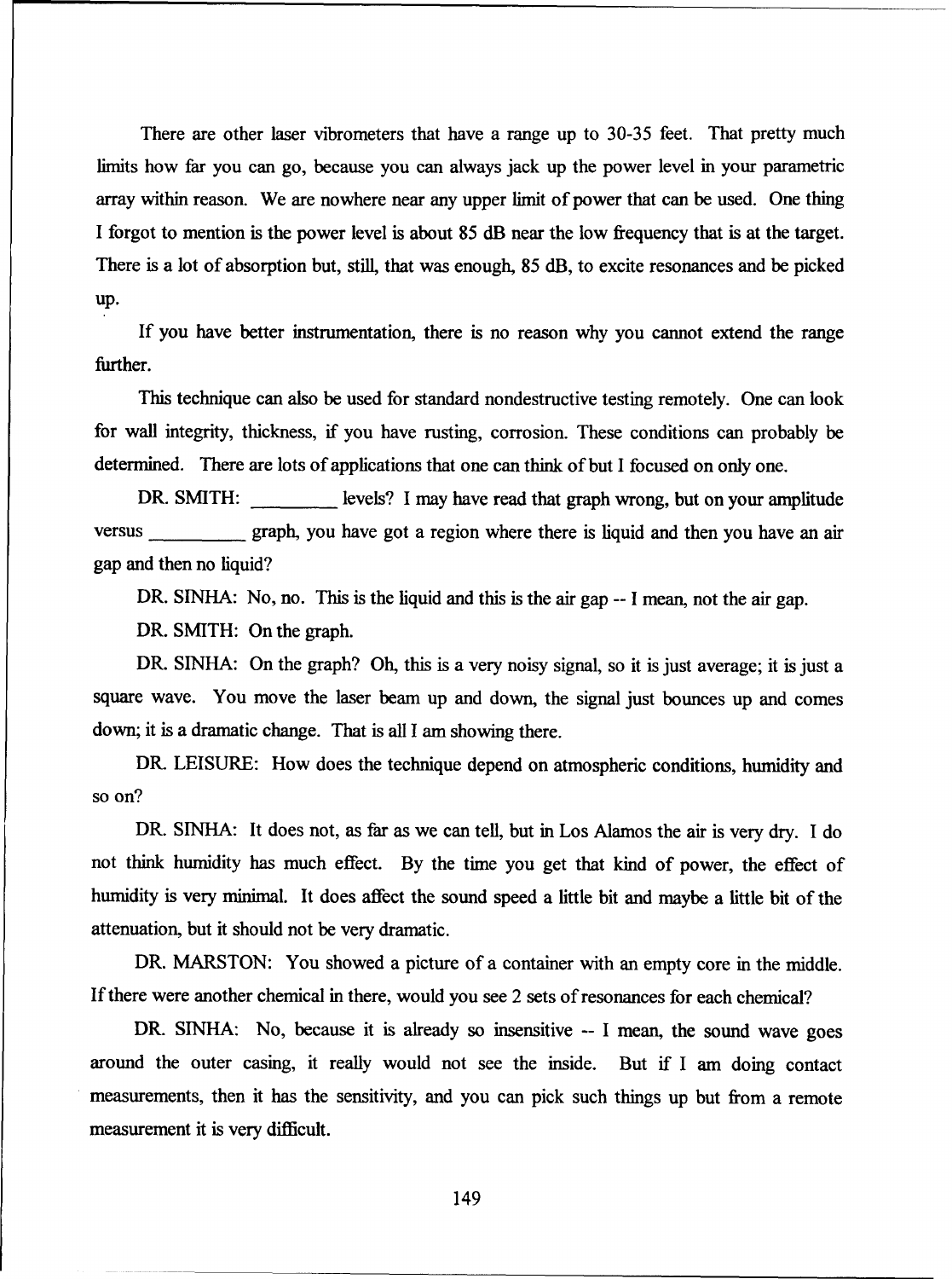DR. HARGROVE: It would be possible, if I were trying to get around a chemical weapons ban, to shield the resonance technique?

DR. SINHA: In principle, yes

DR. DARLING: How sensitive is this to the actual container? I got the impression that you needed to have some sort of standard measurement. It is independent?

DR. SINHA: We can put in artillery shells or anything. This was a good thing to do, the theoretical calculations, so we needed exact dimensions to really match against.

DR. DARLING: So you can tell from any container the contents?

DR. SINHA: Sure.

DR. DARLING: Just from previous measurements and physical properties?

DR. SINHA: Yes, unless it is plastic, very soft, that may be different.

DR. DARLING: It takes a surface normal to your laser beam to see --

DR. SINHA: This does not depend on the actual reflection back to the vibrometer. All it has is a kind of little telescope, it looks at that spot. It is not a direct reflection back and you do not need a mirror, either. If it is completely absorbed, sure, you are not going to see anything.

DR. MARSTON: I have 2 questions. One, the AIRMAR transducer, what was the technology?

DR. SINHA: Ordinary piezo with the little matching layer in front of it. That is about it.

There is a lot of room for improvement. We are talking to various companies that have special capacitance types of transducers, there is one company in Canada, and another just started in San Diego. These are very expensive, approximately \$2000 for a single transducer. We did try these; we just did not make an array out of them.

What we have done is rather inefficient. It was just a demonstration to show that the technique does work.

DR. HARGROVE: I want to caution you against saying that you can deliver more sound at some distance by just turning up the source. I have spent too much time with people who want to do acoustic cannons and all kinds of stuff like that. There is a nonlinear saturation; there is a limit for any given medium of distance as to much you can get from here to there.

DR. SINHA: That is true, except that I am not depending on the higher frequency. After it mixes --

DR. HARGROVE: I do not care what frequency.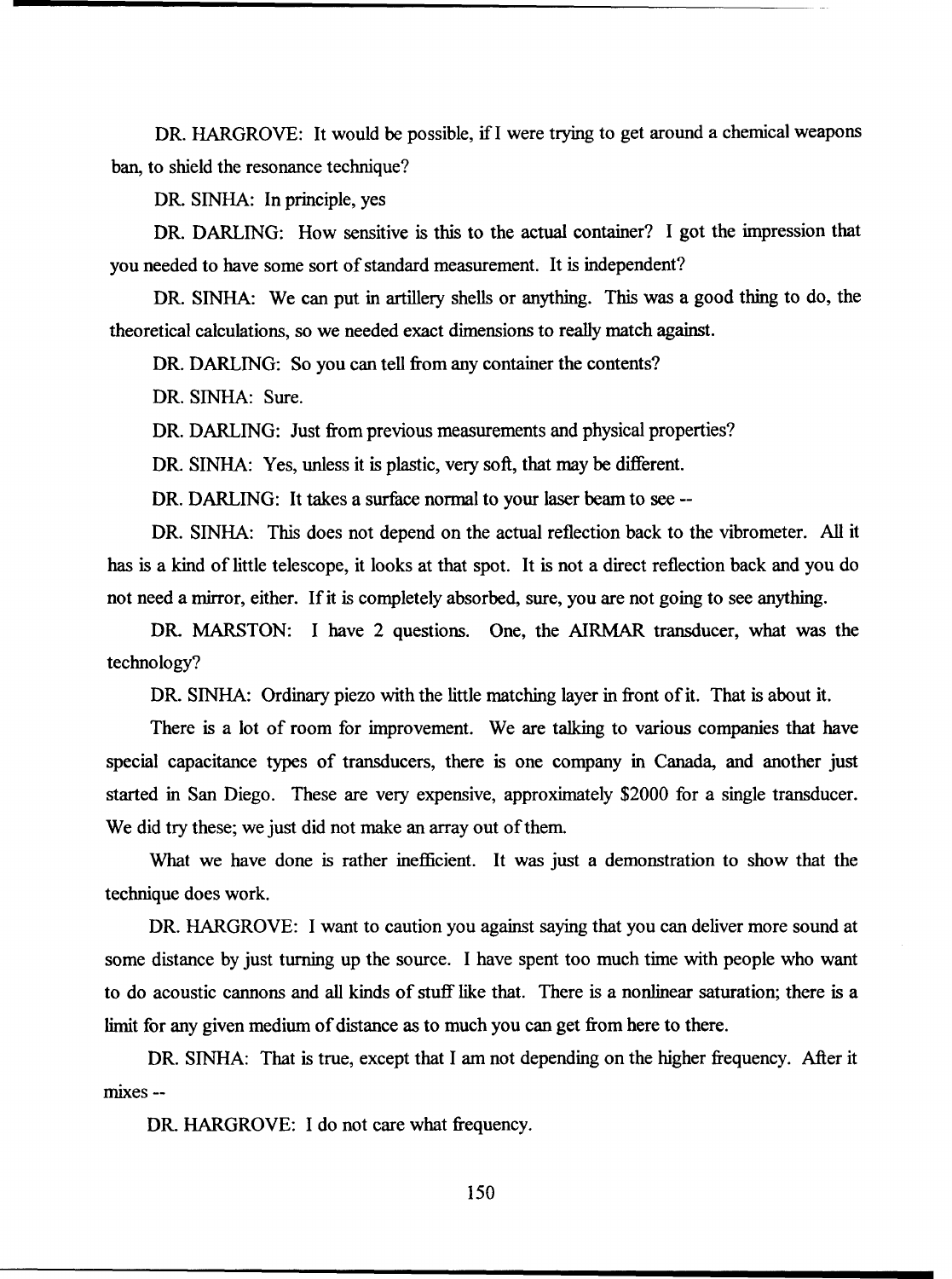DR. SINHA: I am not going for unlimited. I am just talking about 30 feet versus 12 feet. There is no way you are going to go a mile or anything. No, that is not going to happen, plus the beam would spread too and you cannot focus it any more. It needs to be within reason.

DR. MARSTON: The second part of my question is what were the displacement amplitudes you typically measured with the vibrometer?

DR. SINHA: Probably anywhere from a 100th of a micron to a 10th of a micron, roughly. The vibrometer is very sensitive but, also, you saw the data that it is pretty noisy, too. The one made by Polytech has a much cleaner signal, but it is 3 times more expensive.

DR. LEVY: I am slightly confused by the data that show here is the beam. I saw a lot of other beams. Could you go back to that?

DR. SINHA: Sure.

[return to Transparency 17]

When you excite those, the  $a_0$  waves are the ones that are really developed in the most efficient way, so those are the peaks that are much stronger, but there are smaller ones, too, there are other modes that may be generated.

DR. LEVY: You showed another graph, too.

DR. SINHA: The other graph was just an experiment straight from the computer screen, the raw data.

[return to Transparency 18]

This is the peak that shifts to this position when you have ethylene glycol versus isopropanol and I was showing how large the shift is. That is what I was showing. But if you are looking at this little one, there is some noise and there could be some other modes in there.

DR. LEVY: Those nice-looking peaks halfway between ethylene glycol and isopropanol.

DR. SINHA: You mean these? There can be a lot of other resonances (e.g., lengthwise instead of circumferential), because, it is a finite size.

DR. LEVY: How do you distinguish which one is ethylene glycol and the other one is isopropanol?

DR. SINHA: These are very large. These resonance peaks are many times larger than the smaller peaks. Also, if I turn on the filter, those little ones really go down. It is very easy to identify the ones that I am looking for. This is only one peak --

DR. LEVY: But what makes them small, the filter?